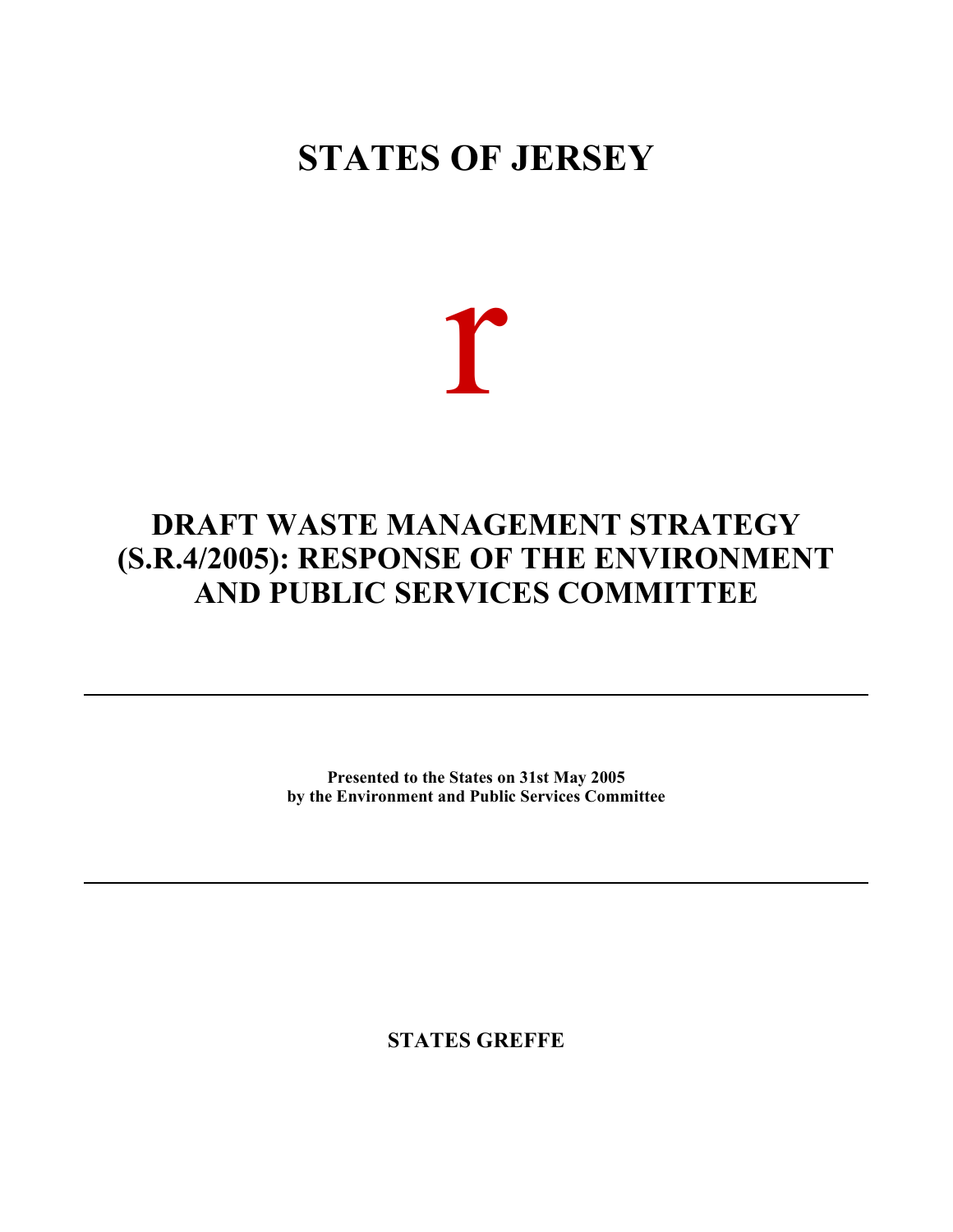#### **DETAILED RESPONSE TO SCRUTINY PANEL REPORT (April 2005) on the DRAFT SOLID WASTE STRATEGY (September 2004)**

#### **1. Introduction**

The Environment and Public Services Committee published a Draft Solid Waste Strategy in September 2004, which the Scrutiny Panel selected for investigation. The Scrutiny Panel review, chaired by Deputy Rondel, published an Interim Report in January 2005 and its Final Report in April 2005.

Since the original Draft Strategy was published, a great deal of work has been done, resulting in the new Solid Waste Strategy. It should be noted that the Panel was scrutinising the Draft Strategy of September 2004.

This report is a formal response to the "Findings and Recommendations" in the Scrutiny Panel's Final Report, and the responses follow the structure of the Recommendations in the Panel's Report. References to Sections are to those in the new Solid Waste Strategy (May 2005). For ease of reference, the Scrutiny Panel's Findings and Recommendations have been included at the beginning of each topic, prefixed "SP".

List of Contents:

- $1 Introduction$
- 2 Summary of Scrutiny Panel Recommendations and EPSC Responses
- 3 General comments
- 4 2008 deadline (for replacing the Energy from Waste Plant)
- 5 Emissions
- 6 Export of waste
- 7 Quantity and composition of waste arisings
- 8 Collection and recycling
- 9 Alternative technologies
- 10 Synergies
- 11 Official Journal of the European Communities
- 12 Bellozanne Covenant
- 13 Guernsey
- $14 -$ Funding
- 15 Parish involvement
- 16 Public involvement
- 17 Working Groups
- 18 Waste Management Strategy
- 19 Conclusion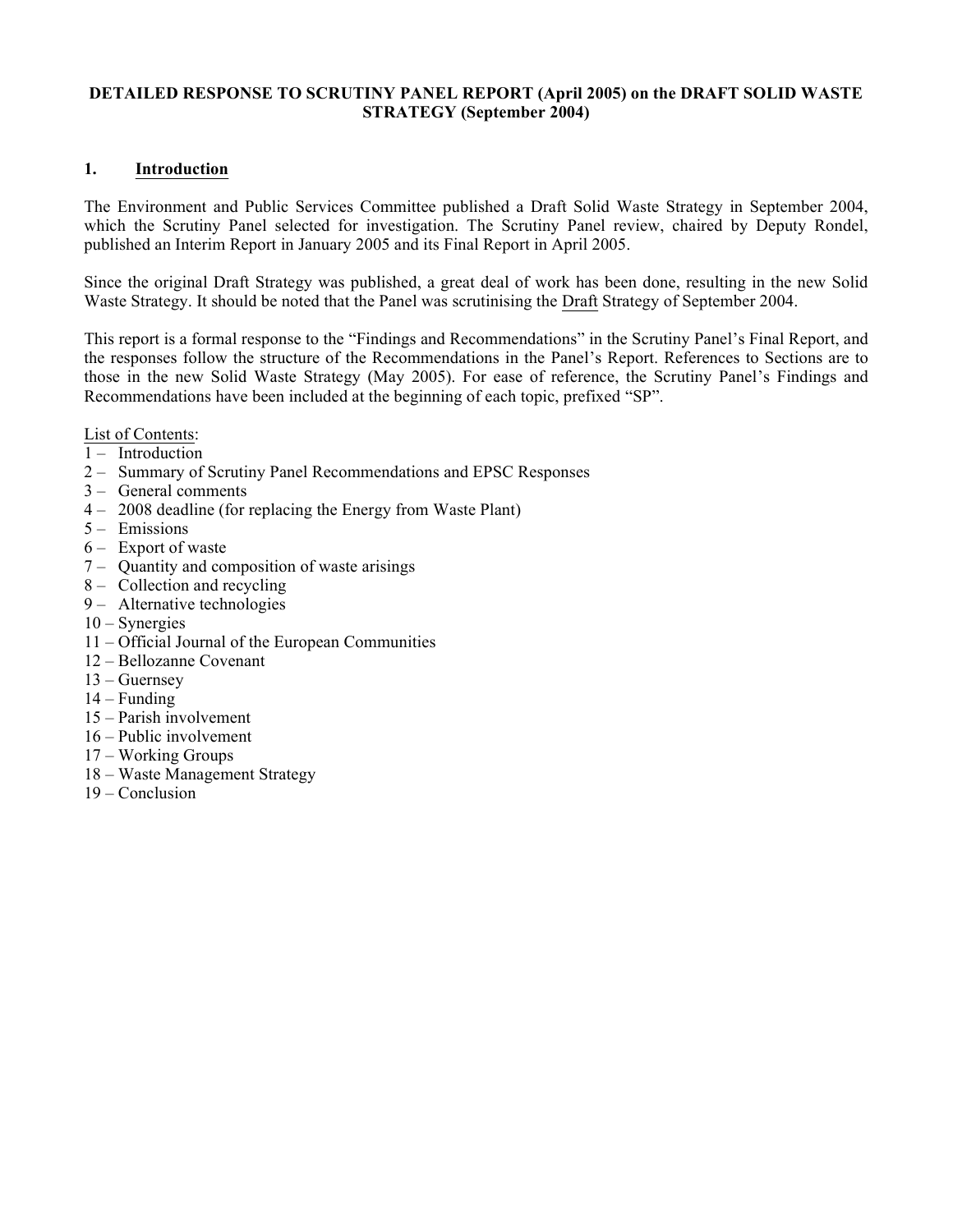#### **2. Summary of Scrutiny Panel Recommendations and EPSC Responses**

A brief summary of the Recommendations from the Scrutiny Panel Final Report is given here (numbered in accordance with the sections in this report), and a brief summary of the Committee's (EPSC) response is given.

| <b>Scrutiny Panel Recommendation</b>                    | <b>EPSC Comment</b>                                                                                       |
|---------------------------------------------------------|-----------------------------------------------------------------------------------------------------------|
| 4. 2008 Deadline (EfW plant) - use third stream         | Not accepted: Third stream already worn, and key                                                          |
| only, as interim solution                               | central components need replacing.                                                                        |
| 5. Emissions – remove inappropriate materials from      | Accepted that certain materials can be removed, and                                                       |
| incineration                                            | EPSC is planning to do so, but emissions will still be                                                    |
|                                                         | unacceptable.                                                                                             |
| 6. Export of waste – need broad review of export of     | Accepted that recyclable materials can be exported                                                        |
| segregated waste streams                                | (and are presently), but not that residual waste can be                                                   |
|                                                         | exported.                                                                                                 |
| 7. Quantity and Composition of Waste – more data        | EPSC believes data already available is reasonable, but                                                   |
| required; reassess projection of waste arisings         | that better data collection will be obtained in the                                                       |
|                                                         | future. Projections of waste arisings are valid.                                                          |
| 8. Collection and Recycling – encourage reduction,      | Accepted: EPSC agrees with importance of reduce,                                                          |
| more reuse and recycling; implement kerbside            | reuse, recycle, has set higher targets, and plans                                                         |
| including<br>kitchen<br>collections<br>waste;<br>return | education and awareness; discussions ongoing with                                                         |
| biodegradable waste to land                             | Parishes on collection.                                                                                   |
|                                                         | Not accepted: Returning biodegradable (kitchen) waste                                                     |
|                                                         | to land at present on account of health concerns.                                                         |
| 9. Alternative Technologies - adopt an interim          | Not accepted: Alternative Technologies have been                                                          |
| solution, to enable advantage to be taken of these      | considered, but EPSC believes they will not develop in                                                    |
| technologies                                            | near future, and that decision cannot wait.                                                               |
| 10. Synergies - integration of a number of waste        | EPSC is proposing more than one option for dealing                                                        |
| management options                                      | with waste (composting, recycling, etc.); does not                                                        |
|                                                         | agree that an EfW plant would prevent recycling.                                                          |
| 11. OJEC Notice – this process should be suspended      | Not accepted: Because this process has not committed                                                      |
| pending approval of Strategy by States                  | the States, but has identified potential suppliers, and                                                   |
|                                                         | provided cost estimates.                                                                                  |
| 12. Bellozanne Covenant - costs of buying out and       | EPSC accepts that there are implications, but these are                                                   |
| implications on funding                                 | addressed in the new Strategy.                                                                            |
| 13. Guernsey – develop inter-Island recycling, export   | EPSC accepts inter-Island initiatives for recycling and                                                   |
| or treatment of waste                                   | possibly for treatment of waste, but not export.                                                          |
| 14. Funding – accounting for costs over lifetime;       | EPSC accepts need for accounting for infrastructure;                                                      |
| impact on capital programme; private waste operator     | impact on capital programme has been addressed in<br>new Strategy; but does not accept that private waste |
|                                                         | operator would produce benefits.                                                                          |
| 15. Parish Involvement – full consultation needed to    | Accepted: EPSC recognises crucial role of Parishes,                                                       |
| improve bring systems and improvement of kerbside       | and discussions are continuing to develop way forward                                                     |
| collections                                             | appropriate for Island.                                                                                   |
| 16. Public Involvement – initiate on-going dialogue     | Accepted: Importance of public participation is                                                           |
| with all stakeholder groups                             | acknowledged in new Strategy, and EPSC has taken on                                                       |
|                                                         | board other views.                                                                                        |
| 17. Working Groups – should have been an "expert"       | EPSC accepts importance of working groups, but does                                                       |
| group from outset                                       | not agree that no experts were included, and reaffirms                                                    |
|                                                         | support for its officers.                                                                                 |
| 18. Waste Management Strategy – there should be no      | Not accepted: As EPSC believes these options have                                                         |
| debate of Strategy until options in Panel's Report      | been fully considered and some are incorporated in                                                        |
| have been fully researched, and full consultation has   | new Strategy; consultation has taken place and will                                                       |
| taken place                                             | continue.                                                                                                 |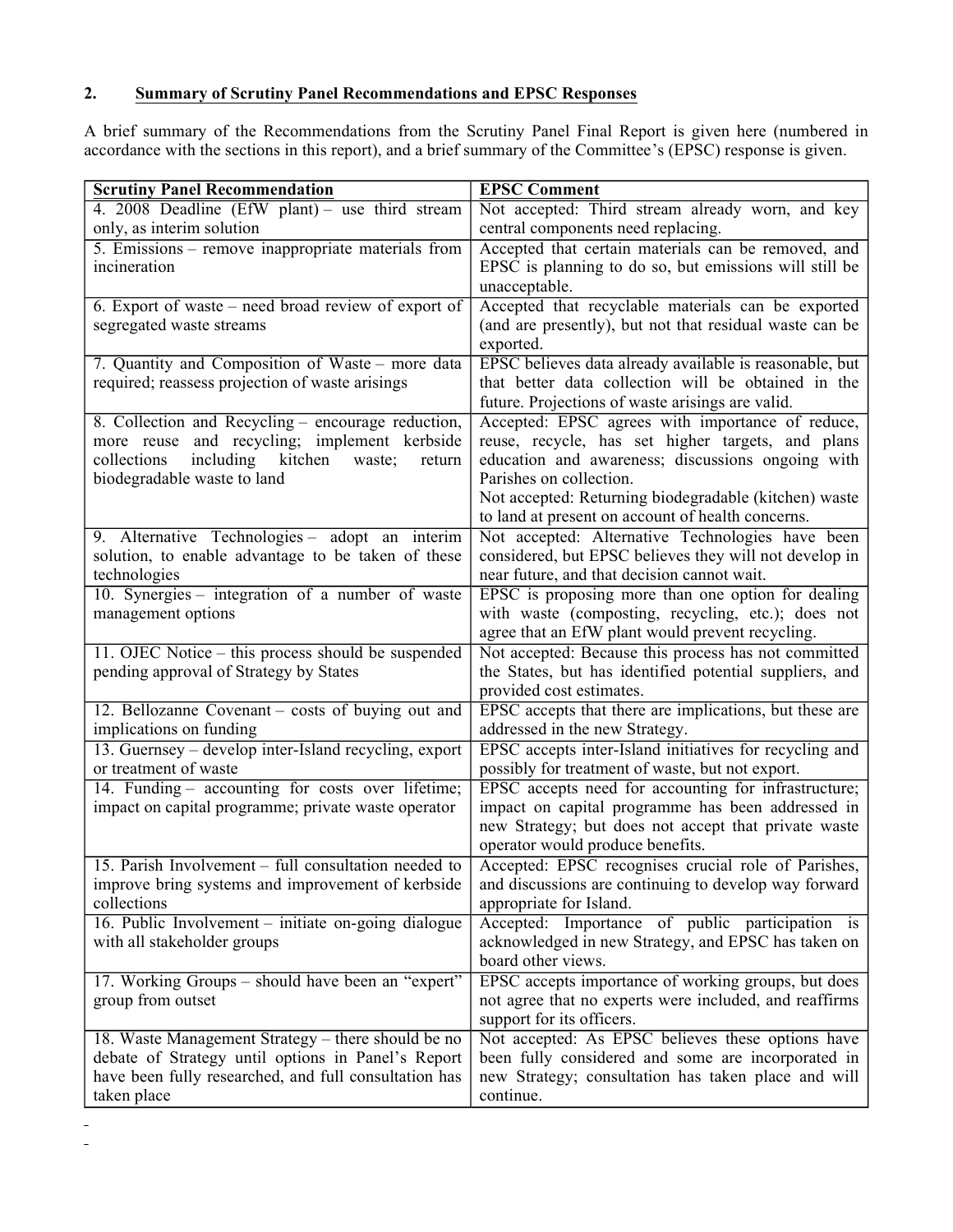#### **3. General comments**

**The Committee recognises the contribution of the Scrutiny Panel in raising the level of debate on the Solid Waste issues, and wishes to thank the Panel for its work and effort in putting this important matter into the public domain. In the new Strategy, the Committee has included a number of the issues that were raised during the Scrutiny process.**

The Committee was expecting that some of the key criteria of the Scrutiny process would have addressed issues such as – does the Strategy seek to achieve environmental and human health standards in line with best practice and international obligations? Does it minimise impact on the population through the siting of proposed facilities? What is the impact on Jersey's reputation in the international community? The Committee is somewhat disappointed that the Scrutiny Panel's findings and recommendations do not seem to recognise the commitments that the States have already made to environmental matters.

The Committee wishes to point out that it is easy to take parts only of an argument and make a case, without taking into account the overall context of the matter under discussion. Unfortunately, this has happened in a number of instances, and the reader could be persuaded that a good case has been made, without having heard the other side of the argument. It is vital that commentators make further investigations into the background of the matter under discussion, in order to understand the matter fully.

It has been said in the Scrutiny Panel Report that there is a perception that the Committee and the Public Services Department have been putting things the wrong way round. This refers to what is perceived as putting the issue of the replacement for the Bellozanne incinerator as the first priority, with everything else coming behind. The Committee and the PSD have constantly tried to emphasize that minimisation and recycling of waste are the first priorities, and are fundamental in determining the remainder of the Strategy. However, the focus of attention has inevitably fixed on the replacement for the incinerator, simply because it will involve a very large financial commitment and there has been high profile publicity on alternative technologies and the other matters related to Energy from Waste (EfW) plants.

It should be pointed out that the Scrutiny Panel Opening Statement states that the Draft Strategy was issued in September 2004 "by the Environment and Public Services Committee's consultants Babtie Fichtner". Babtie Fichtner assisted with the preparation of the Draft Strategy, but it was not issued by Babtie Fichtner – it was issued by the Committee.

The Scrutiny Panel states that it reserves the right to consider the final Strategy, once it has been lodged "au Greffe". The stated Terms of Reference of the Scrutiny Panel were in relation to the "Plan". This was a reference to an earlier draft of the September document, when it was called the Draft Solid Waste Plan, before it was issued as the Draft Solid Waste Strategy. It seems that the Scrutiny Panel has decided to extend its Terms of Reference. The Committee believed that the intended purpose of the Scrutiny process was that the Scrutiny Panel's review of the Draft Strategy would enable the points raised to be addressed in the final Strategy. This has been done, and to suggest that the final Strategy should now be reviewed by the Scrutiny Panel appears to indicate that the Scrutiny process will only end when the Strategy is completely in agreement with the Scrutiny Panel's views.

#### **4. 2008 deadline (for replacing the Energy from Waste Plant)**

- **1. The Bellozanne incinerator comprises three separate streams, two forming part of the original installation and a third larger stream added in 1991.**
- **2. The year 2008 has been set as a target date for closure of the incinerator by the Environment and Public Services Committee.**
- **3. There is no clarity as to whether this refers to two streams only or the entire plant. If it refers to the latter, there is no evidence which suggests that it is essential to close the third stream by 2008.**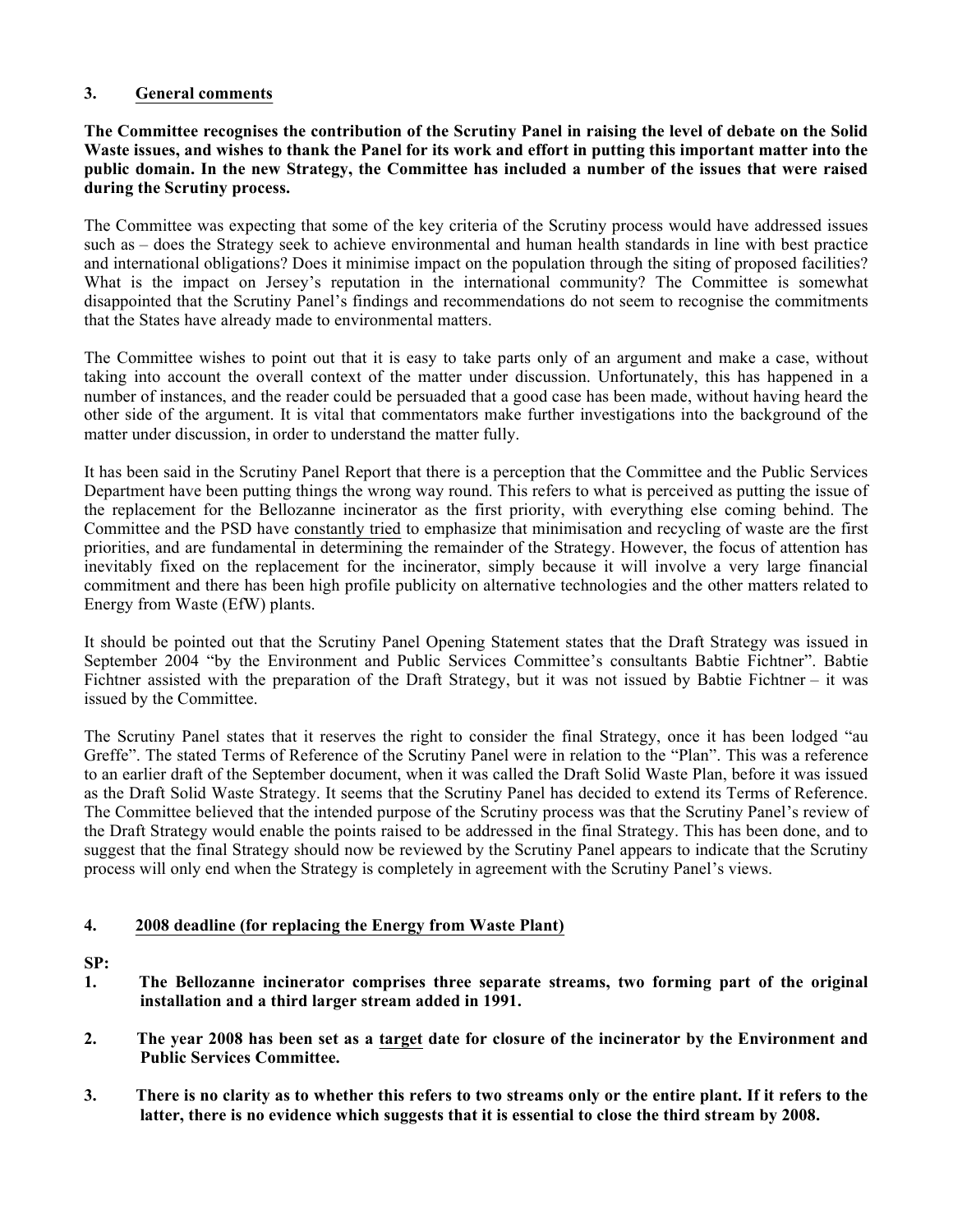**4. The Public Services Committee report and proposition P.199/1996 states that the third stream at that time had at least a further 26 years of life. (Commissioned 1992, design life 30+ years).**

#### **SP/Recommendation: The continued operation of the third stream should be considered as part of an interim solution to enable an improved overall waste management strategy in the longer term.**

The Scrutiny Panel appears to imply that the decision of the Committee to set a deadline of 2008 for the replacement of the existing incinerator was merely a target date. The Committee took into account the fact that numerous key components of the existing plant are wearing out, and it has been kept going over the last few years by patching and repairing, in the expectation that it would only have to last for a limited period of a few years longer. If the plant had to be kept running longer, some of these key components would have to be replaced, at considerable cost and disruption to the operation of the plant, with the consequent effects on the ability of the plant to dispose of the incoming waste. There are problems with the internal flues of the chimney, which could result in considerable cost to rectify. All of the evidence from the reports and investigations carried out, from the professionals running the plant, and from the consultants advising the Committee pointed to the serious risks in keeping the plant going beyond 2008. The Committee considered all of these factors and felt that the most responsible way to deal with this important issue was to set a target date of 2008 for the replacement of the plant.

The Scrutiny Panel has stated that there is no clarity as to whether the deadline for the closure of the incinerator refers to the closure of two streams or to three. It has always been clear to the Committee that what has been referred to as the replacement of the existing incinerator has meant a total replacement of the existing with a new plant.

All options to extend the life of the existing EfW plant have been considered in detail, in the original work conducted by Babtie Fichtner in 2001. The key issue for the existing plant is that it has unacceptable levels of emissions of gases, due to wholly inadequate Flue Gas Treatment (FGT) equipment. Retrofitting FGT equipment is an expensive option. Closing streams 1 and 2, and fitting a FGT system to stream 3 alone would reduce the plant capacity to only about 50,000 tonnes a year, and would mean that only a single unit, or stream, was available. A disposal route would also be required for the remainder of the residual waste that exceeded the single stream's capacity, and export is suggested as a short term solution. (The matter of export is dealt with later.) During lengthy outages of the single stream, which will occur when, for example, the furnace grate needs to be repaired or significant boiler tube surface needs to be replaced, the Island would be left with no backup capacity. This would mean that an additional considerable quantity of waste would have to be exported, at short notice, for several weeks, or have backlogs of waste building up.

As mentioned previously, there are a number of other key, central components of the plant that are giving cause for concern (Section 5.2.2). The notion of retaining only the newest (third) stream in service ignores the issues of the key, central components that would still have to be replaced. These central components are necessary for the operation of all or any of the three streams of the incinerator, and the Committee has expressed its concern over their deteriorating condition. The costs that would be involved in replacing these components would be considerable, but it would also be very disruptive to the running of the plant and its ability to deal with the waste. Although the third stream is considerably newer, it has already seen heavy wear, as it has had to take additional load from the frequent breakdowns of the 2 older streams. This suggestion would require the exportation of the waste that exceeds the single stream's capacity, and would add the significant capital cost of the infrastructure for exporting the waste (waste transfer station and container system) and the considerable operational costs of so doing (transportation, shipping, disposal costs, taxes, etc.). (These costs are dealt with in more detail later.) This option would not deliver value for money.

In addition to the recommendations, the body of the Scrutiny Panel Report states –

 The Panel believes that consideration of alternative technologies is not a "diversion" but an essential part of the formulation of an overall Waste Strategy. It believes that this work should have been undertaken more fully by successive Committees in order to keep abreast with developing technologies, but unfortunately this has not been the case. It is the duty and responsibility, therefore, of the incumbent Environment and Public Services Committee to undertake this work in investigating whether there are technologies which fulfil the criteria in the above quote from the President of the Health and Social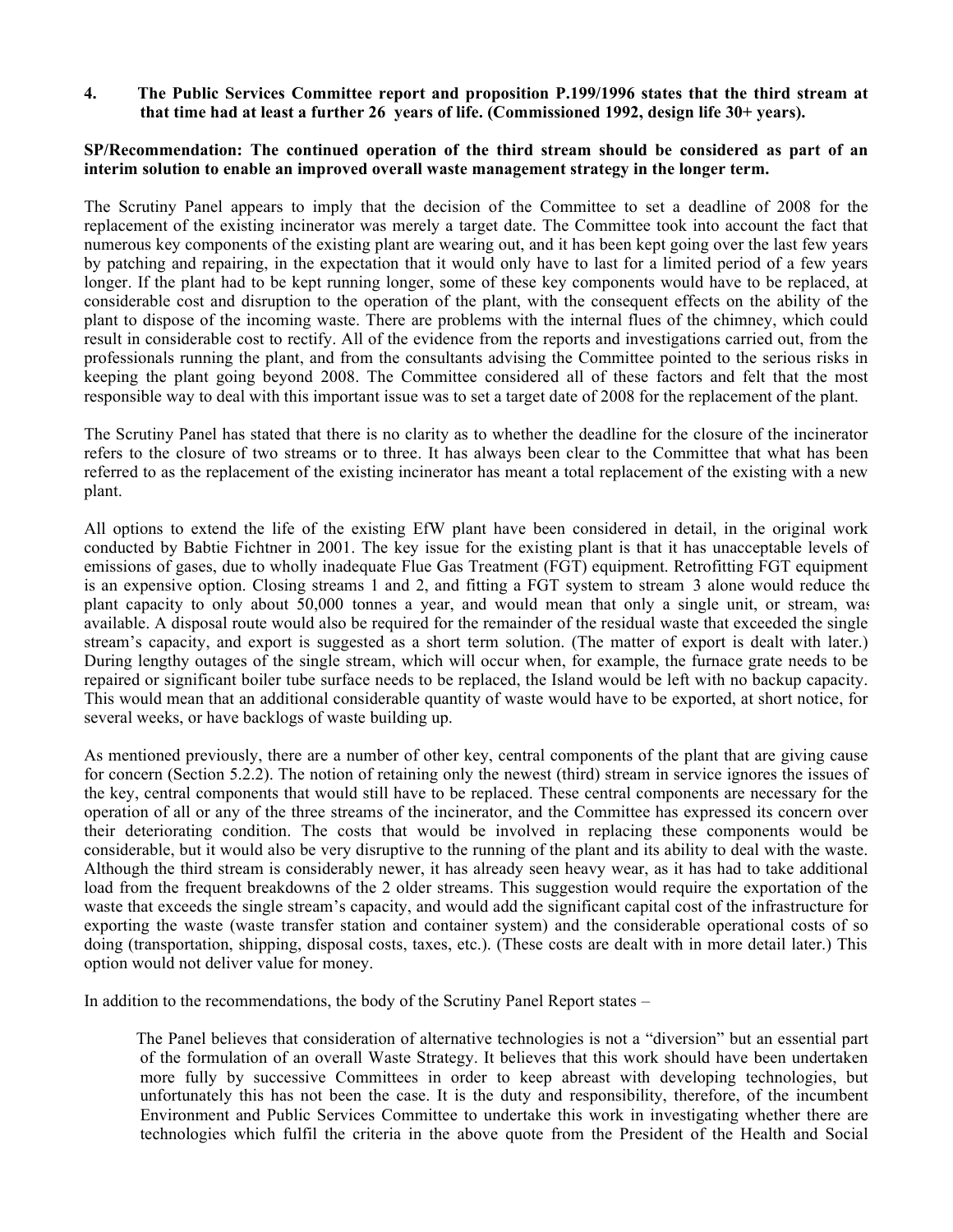Services Committee.

The quote referred to is  $-$ 

 "So if I were to be persuaded that any delay was to be acceptable in terms of shutting down that incinerator, I would need some very robust evidence that there was in fact a realistic, viable, alternative way of dealing with our waste on the horizon".

Consideration of alternative technologies has been undertaken, and has identified very few that meet the criteria identified by the President of the Health and Social Services Committee. These criteria are endorsed by the Environment and Public Services Committee and the Waste Strategy Steering Group (WSSG), which is composed of representatives of the Committee, the Health and Social Services Committee, and the Finance and Economics Committee. These technologies are represented in the 'short list' of interested suppliers (Section 5.4).

#### **5. Emissions**

**SP:**

- **1. Current working practices lead to inappropriate materials being included in the incinerator input stream. These materials contribute to the toxic loading of the emissions as well as reducing the efficiency of the plant.**
- **2. In November 1996 the States of Jersey approved a proposition to bring emissions in line with European Union legislation. This was to be achieved by retrofitting a Flue Gas Treatment system. However funding requests at that time were denied. The Flue Gas Treatment system has never been installed.**
- **3. The Panel found no evidence of monitoring of emissions since 1992. No action has been taken by the Health and Social Services Committee to encourage the Public Services Committee to review its working practices to improve emissions.**
- **4. There is no evidence to suggest that if the life of the plant was prolonged for a short period beyond 2008, it would pose any serious threat to health.**

**SP/Recommendation: Immediate steps should be taken by the Committee to develop policies and controls to ensure that inappropriate materials are excluded from the incinerator waste stream e.g. no more burning of TV sets and waste electrical and electronic equipment (WEEE), batteries, metals etc. The commercial and bulky waste stream should be sorted with separate bins for each waste type.**

The Committee accepts that there are certain materials that could be excluded from the material fed to the incinerator, i.e. electrical and electronic wastes, some batteries and metals. It should be noted that, until recently, there has been no disposal route for these materials, such as old television sets, but the Strategy proposes that these should now be separated (Section 4), and PSD is already undertaking an exercise to remove these components, which contain significant amounts of heavy metals, from the waste. Their removal will affect mainly the quality of the bottom ash (i.e. the ash from the furnace grates), and will enable the bottom ash to be recycled.

However, apart from heavy metals this will not significantly improve the emissions from the existing plant, which will still be well beyond what is currently acceptable in the E.U., and the Island will still be failing to meet its existing obligations under the Geneva Convention and future obligations under the Aarhus and Gothenburg Conventions. In particular, acid gases, dioxins and furans are mainly by-products of the incineration of plastics and food waste. These materials are not the components of the waste stream that can readily be separated for alternative treatment, whereas those described above are. (Note – Dioxins are particles emitted that are toxic and very persistent in the environment. Dioxins and other components of emissions and their effects are described in Section 5.2.1 of the Strategy.)

Whilst the Committee agrees that 'there is no evidence to suggest that if the life of the plant was prolonged for a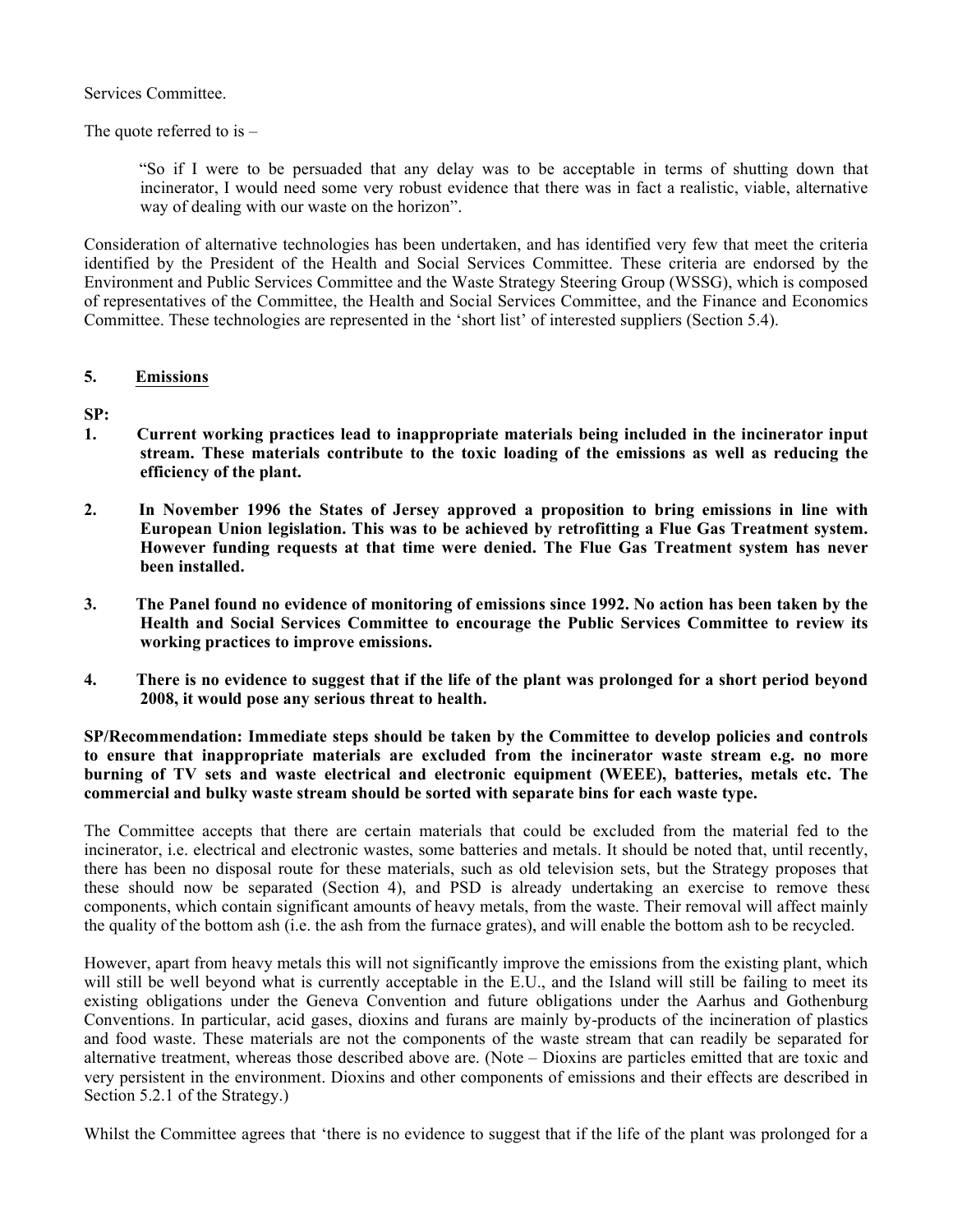short period beyond 2008, it would pose any serious threat to health', such a course of inaction would be in conflict with the "precautionary principle" adopted by the European Community. The Scrutiny Panel report focuses only on demonstrable human health effects, whereas environmental policy across Europe goes well beyond this to cover the wider environmental effects of emissions (e.g. climate change and accumulation of persistent chemicals).

Jersey has been debating cleaning up its incinerator emissions since 1996 and, as the Scrutiny Panel states, this has not happened, because the funding was not available. During this time, large quantities of pollutants have been emitted, which have not been allowed in other European countries. The WSSG and the Committee agree that this situation must end as soon as possible. It is also clear from the public consultation that this is a major issue for some Jersey residents, in particular the residents in the immediate neighbourhood of the existing plant, and the Strategy is correct to give a strong commitment to ending this situation.

In the body of the Report, the Panel states –

Advice on the matter was taken from Professor J. Swithenbank, one of the Panel's Advisers who stated –

 "If I take dioxins, that plant is the worse I know in Europe on dioxin emissions. But at the same time, if you look at the dioxin emissions from all the plants in the U.K., all the incinerator plants only contribute 1% of the total dioxins in the U.K…. I would doubt if you could identify any health effects from the existing plant. I am not defending it. It needs to come down and there needs to be a new plant but I don't think you would find or you could identify health effects from the present plant".

The U.K. Department for Environment, Food and Rural Affairs stated in 'Dioxins and Dioxin-like PCBs in the U.K. Environment' (October 2002) –

 Specific controls are in place for several processes which have resulted in significant reductions in dioxins emissions, in particular from municipal solid waste (MSW) incineration plants. In 1996 these incinerators became subject to stricter controls on their emissions, with a limit of 1.0 nanogram ITEQ per cubic metre of gaseous releases being set, and resulted in the closure of many of the older incinerators which could not be satisfactorily upgraded. Emissions from municipal waste incinerators, which were the major source of dioxins release to air in the U.K. with around 600 g I-TEQ per year in 1990, have been reduced to around 2 g I-TEQ per year in 1999, less than 1% of total U.K. releases.

[I-TEQ stands for international toxic equivalent concentration, a measurement device to bring the toxicity of a group of similar compounds with differing toxicity to a common base.]

In other words, the 1% of U.K. emissions that Professor Swithenbank quotes is that achieved after, i.e. post-1996, the closure of (or retrofitting of flue gas treatment to) the old polluting incinerators, such as Jersey's existing plant. It is worth noting that many of the major dioxin and furan sources in the U.K., such as steel manufacture and chemical processing, are not present in Jersey, so it is reasonable to expect that the Bellozanne incinerator will produce a larger proportion of Jersey's total dioxin and furan emissions. It is also worth noting that the levels of emissions of dioxins from the existing plant are 500 times the level from plants operating elsewhere in Europe.

However, it is important to understand the context of the quote, which is that he would not condone the continuing use of such a plant, and Professor Swithenbank clearly states that "It needs to come down and there needs to be a new plant".

#### **6. Export of waste**

- **1. The statement within the draft waste strategy by Environment and Public Services Committee, that waste cannot be exported because of international agreements is inaccurate and misleading.**
- **2. It is possible to export recyclable waste from Jersey to other European Union countries. There is no**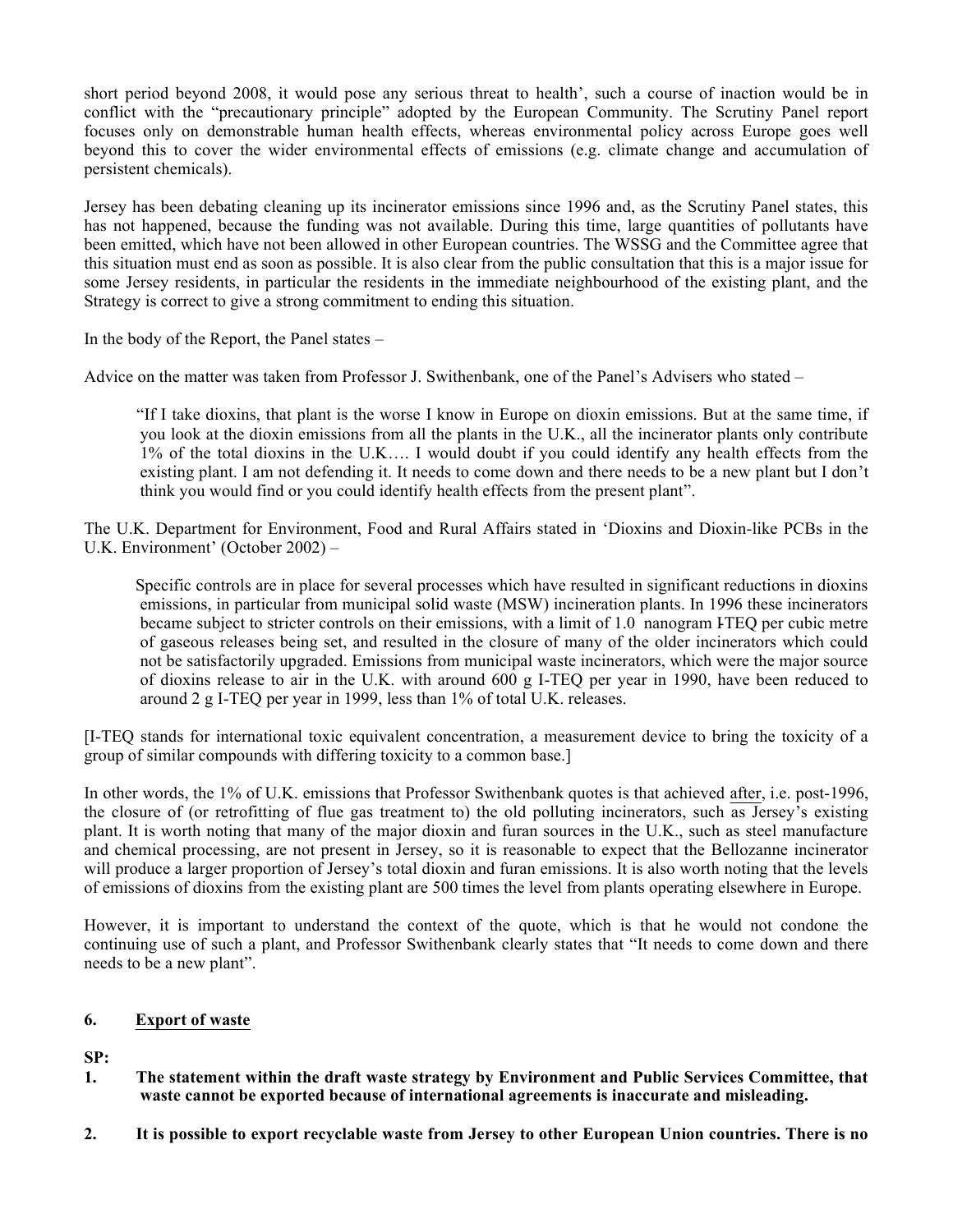**requirement to obtain prior consent from the United Kingdom to do this.**

- **3. The export of other waste streams for recovery is regulated but permissible.**
- **4. The export of waste streams for disposal (e.g. landfill) is more strictly regulated.**
- **5. The export of segregated waste streams has not been adequately considered.**
- **6. The costs associated with the export of waste streams have not been fully quantified.**

#### **SP/Recommendation: A broad review of the potential for export of segregated waste streams should be undertaken.**

There appears to have been a misunderstanding of the Committee's statements in the Draft Strategy that "waste cannot be exported". This was referring to the residual waste that is left, after recycling and composting have been carried out.

The Draft Strategy did not make it as clear as it could have that the majority of recyclable materials that are collected (paper, timber, agricultural plastics, metal) are, in fact, exported to reprocessors, and have been for a number of years (paper, card and aluminium for about 10 years, scrap metal for much longer). This is the obvious choice for the additional materials that the Strategy proposes should be collected for recycling. In consequence, the Panel appears to be labouring under a misunderstanding, because the Strategy does propose the export of recyclable materials, as has been done in the past.

For the residual waste, the Committee still does not believe that it is morally right for Jersey to export its waste to another jurisdiction, when the Island is quite capable of dealing with it here in Jersey, as is stated in the Strategy (Section 1.3). This accords with one of the main principles of the Basel Convention (on Transboundary Shipping of Waste), i.e. the proximity principle, which states that waste should be dealt with as close to the point of origin as possible. There are no environmental or economic grounds for export for the purpose of recovery of energy from residual waste, and export for landfill has been considered and dismissed on environmental and risk terms.

The Committee has taken further legal and constitutional advice on the export of residual waste, and the legal position is now clear that there would be implications for the U.K. Government from any agreement to export residual waste from Jersey to landfill. This is because any waste exported from Jersey for landfill elsewhere would be added to the U.K. landfill totals, as Jersey would be considered to be part of the U.K. in terms of international conventions. It is already known that the U.K. landfill totals are likely to exceed the limits set in the E.U. Landfill Directive, and that this could result in large penalties to the U.K. Inevitably, a Jersey decision to send waste to landfill would lead to pressure being brought on the Island from the U.K.

The position has also been clarified that, once the Waste Management (Jersey) Law 200- is in force and once the Basel Convention has been extended by the U.K. to the Island, residual waste could be exported to countries that are signatories to the Convention, provided that their governments, acting in accordance with the Basel Convention, agree to accept the waste. The U.K. Government has indicated it would not accept waste for disposal, except in an emergency situation. The issue of exporting to landfill is complicated by the E.U. Landfill Directive, as described above. The attitude of other governments has so far only been investigated at a preliminary level, because the Committee believes that the Island has a duty to act correctly and responsibly, in accordance with the Basel Convention, by handling its own waste, unless it can prove that it cannot do so.

Beyond that, to implement a policy of export of residual waste would incur considerable costs. The Committee carried out a preliminary exercise, to establish the approximate costs of this option. The indications were that it would be around £141 per tonne to export residual waste from Jersey to EfW plants in France. These costs included for the construction of a waste transfer station in Jersey, to process and "pack" the waste; a container system for it to be safe and hygienic; transportation and shipping; charges for disposal at French EfW plants; French taxes; harbour dues, etc. The total cost would depend on the quantity of residual waste to be exported, but this could result in an annual cost of around £9 million to£10 million. It also has to be borne in mind that the quantity of waste will grow over the years ahead, as explained in the Strategy. The Committee believes that this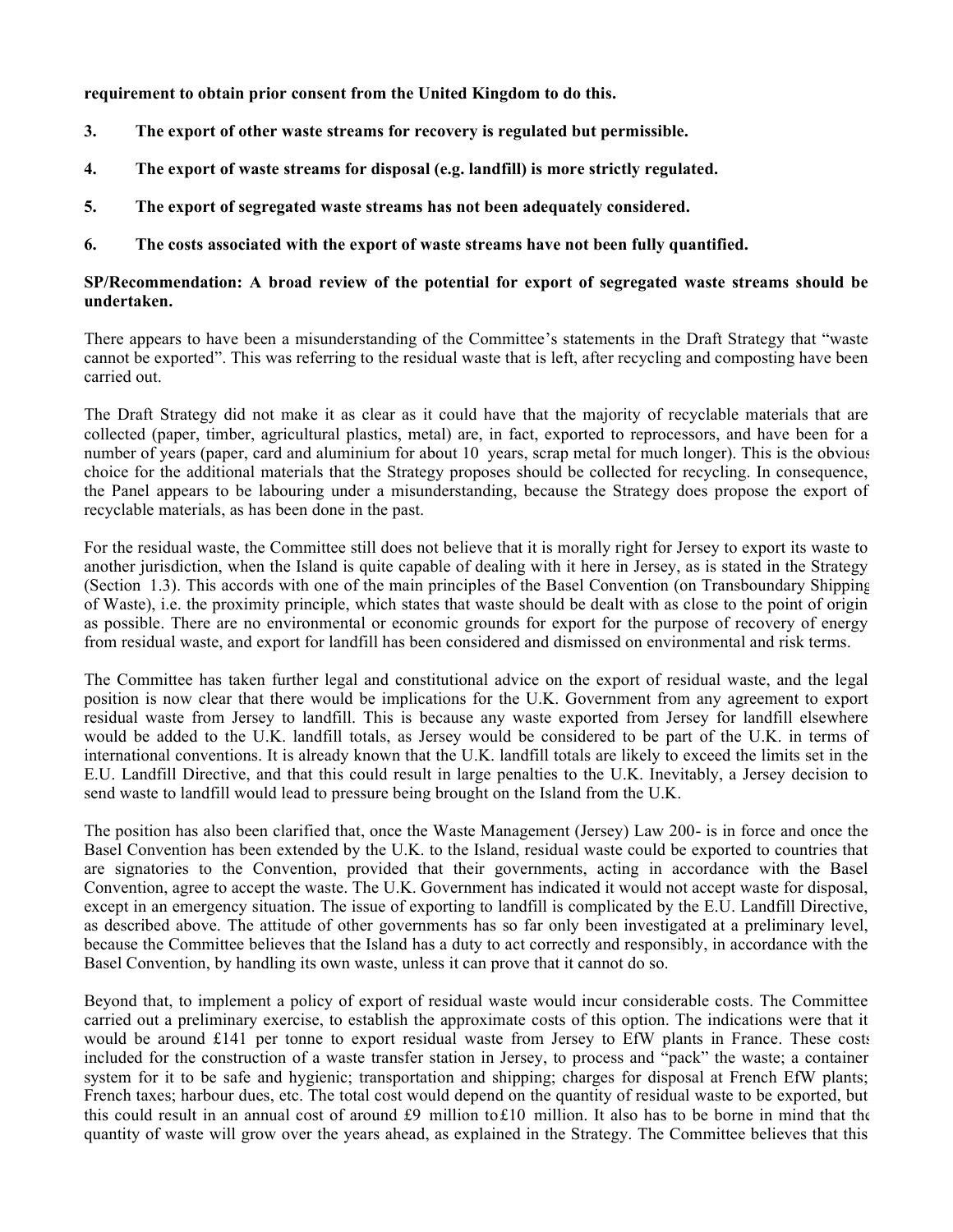would not provide value for money, and would also increase the risks to the reliable disposal of the Island's waste, whether it was through weather, human, or foreign political factors. In addition, these French plants send waste to landfill, during times of breakdown or shortage of capacity, so Jersey could still end up with some of its exported waste going to landfill.

The Committee has not pursued this issue further, because this is not a path that the Committee is suggesting should be followed, for all of the reasons given.

#### **7. Quantity and composition of waste arisings**

#### **SP:**

- **1. Insufficient data has been kept on the quantity and composition of household and commercial waste delivered to Bellozanne. This data is essential to the preparation of a comprehensive waste management strategy.**
- **2. The assumption that waste arisings will increase by 3% year on year is not confirmed by the figures produced for 2004 by the Statistics Department which showed a decrease of 5.5% on the previous year. The peak in arisings previously influenced by the Tourism Industry is no longer as pronounced and this is understandable given the reduced number of staying guests.**

**SP/Recommendation: Environment and Public Services Committee policies should be amended to allow for simple collection of data required. It is standard practice in France and Norway to require commercial and bulky waste to be sorted by the deliverer into separate bins according to the waste type. This system should be quickly implemented to provide the data required at minimal cost.**

#### **SP/Recommendation: The waste arisings projection should be reassessed in the light of the downturn in staying visitor numbers, the population demographics and the E.U. directive to reduce per capita arisings to 300kg per annum.**

The data that the Committee possesses has been examined by its technical advisers, who have considerable experience of the situation in other jurisdictions. Their view is that Jersey has a reasonable historical record of the composition of waste deliveries to Bellozanne, which is better than many U.K. local authorities have. Many waste strategies in other jurisdictions have been prepared without extensive compositional analysis, and waste contracts have been let to private companies without any local waste analyses. The Committee believes that the available data is sufficient for the purposes of developing a strategy for waste management. The separation of waste by the deliverer, suggested by the Panel, is essential as part of a coordinated recycling approach, but is not necessarily undertaken for the purpose of collecting data.

The types of data available are (in tonnes) –

 recycled material (including composting); arisings from the sewage treatment works; Parish collections; miscellaneous deliveries to Bellozanne; bulky waste delivered to Bellozanne; inert waste delivered to La Collette.

The Scrutiny Panel is correct that what is not known with certainty is the composition of the mixed deliveries to Bellozanne, but for this, on the advice of two different consultants, the Committee has used figures from U.K. analyses to derive recycling targets for the different materials. The Committee accepts that, as more waste is source-segregated and recycled, it will be necessary to have a greater understanding of waste composition and this will be carried out as the increased segregation of each component is investigated. The recycling targets will be reviewed regularly to ensure that they remain challenging, and that the approach of flexibility in the Strategy is maintained.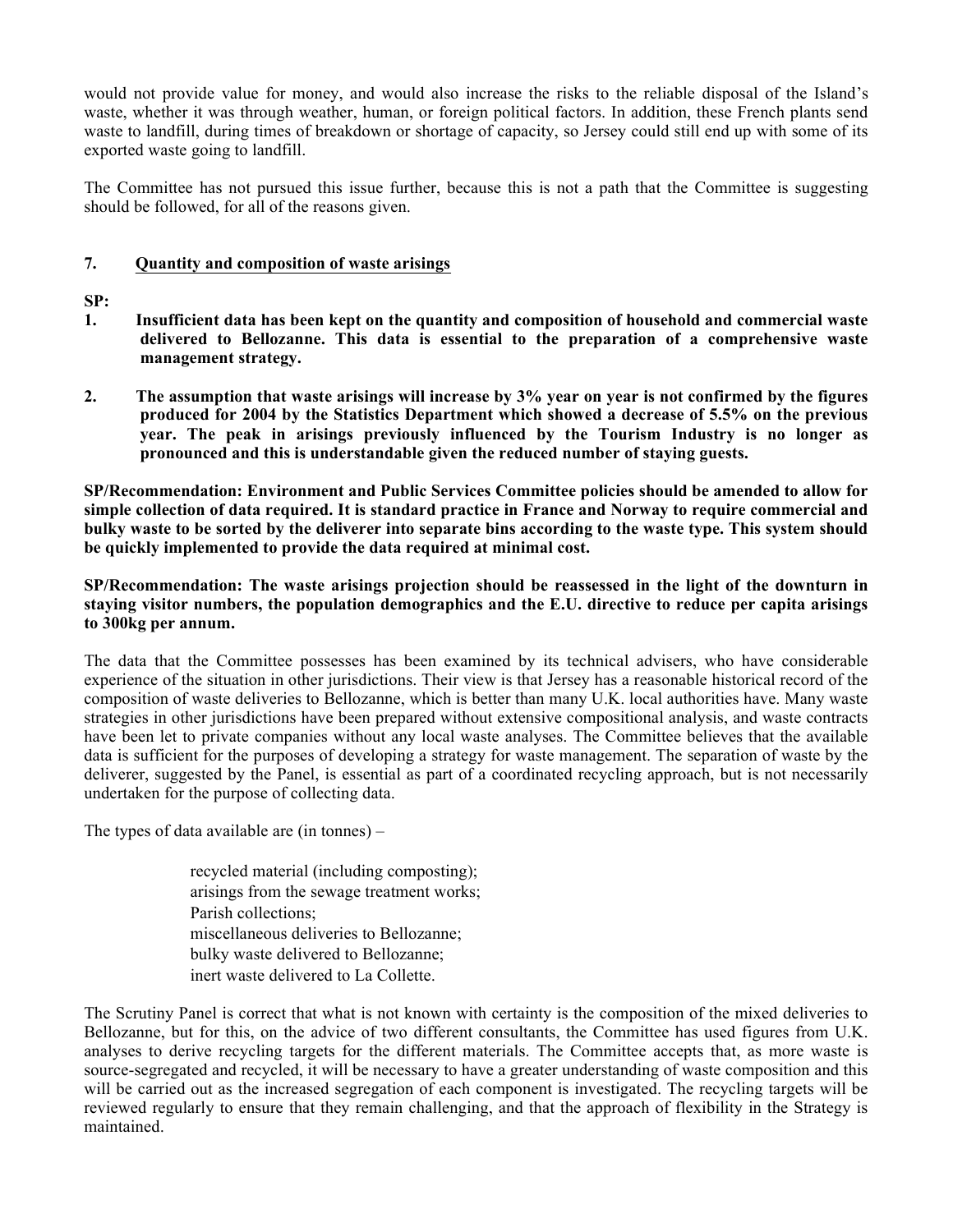The projections of waste arisings were considered in detail in the Draft Strategy, and have been revised in the new Strategy (Section 1.5.2), using the latest 2004 data that has become available. It is generally accepted that arisings have greater correlation to household numbers than to population, and the model used for the projections in the Strategy uses the household numbers from the Island Plan 2002 (Section 1.5.2). The projections for household numbers are towards a greater number of households, with fewer people in each. Therefore, even if the population stays the same, the number of households will increase. The growth in waste arisings from the growth in the number of households is due to each household producing its own packaging, from furnishings and goods, and from ready-prepared meals, etc.

The Committee does not agree with the Scrutiny Panel that there is an E.U. directive to reduce per capita arisings to 300kg. per annum. In 1993, the 5th Environmental Action Programme set a target to stabilise the generation of municipal solid waste at 300kg. per capita, which has not been achieved. Other targets have been set; for example in Wales there is a target of 300kg. per capita of household waste by 2020 (National Waste Strategy for Wales 2002). However, the amount of waste generated in Europe is a reality, as discussed in some detail in Sections 1.5.2 and 2.3 of the Strategy, where Jersey's waste arisings are compared with other E.U. states and other islands. Whilst a clear aspiration is to reduce the amount of waste created in Jersey, the Committee has to deal with the reality of waste in the Island, rather than aspirations. On that basis, the Committee takes the view that encouraging recycling initiatives is likely to be more beneficial long-term, than simply setting hopeful targets for waste production.

#### **8. Collection and recycling**

**SP:**

- **1. Despite acknowledgement by the Environment and Public Services Committee of the importance of recycling in any waste management strategy the proposals for recycling in the draft strategy are limited and the targets well below European best practice.**
- **2. In particular the draft strategy suggests that kerbside collection services are essential for recycling initiatives to reach their full potential, but insufficient effort has been made to secure such improvements at this time.**
- **3. Viable technologies exist to treat kitchen waste in ways which return the organic matter to the land.**

**SP/Recommendation: Much more should be done to encourage the community to reduce, re-use and recycle materials in order to minimise the quantity of waste requiring further treatment or disposal. This would require a vigorous education campaign.**

**SP/Recommendation: The Parishes should implement a kerbside collection service of dry recyclables immediately and kitchen waste at the earliest opportunity.**

**SP/Recommendation: As far as possible biodegradable material should not be burned and alternative methods of managing such waste in order to return organic components back into the land should be actively pursued as a matter of urgency.**

The Committee agrees with the Scrutiny Panel about the importance of reducing, reuse and recycling of materials, and remains committed to extending the recycling effort significantly. The new Strategy reflects this and incorporates challenging, but practical and realistic targets. The importance of publicity, public awareness and education is recognised in the Strategy, and will be a continuing process.

In developing its ideas on recycling, it has become apparent to the Committee that, to achieve the maximum recycling rate, the kerbside collection service of recyclable materials will need to be improved, but this can only be implemented with the support of the Parishes and the community. There have been discussions with the Comité des Connétables, regarding the introduction of pilot schemes for kerbside collections, and the expansion of the bring-bank schemes in the Parishes. These discussions will continue, in order to develop a partnership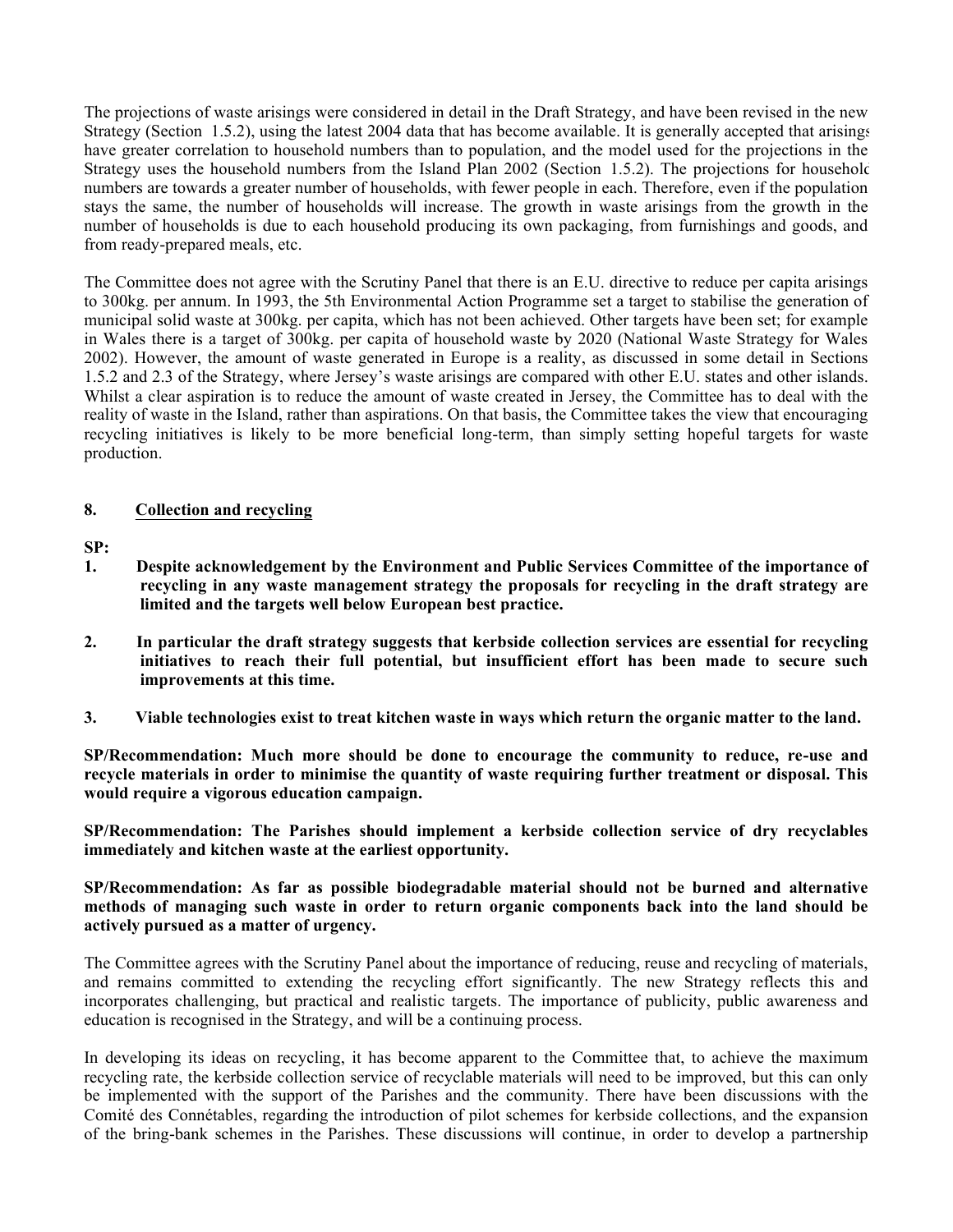between the Parishes and the Committee, and to agree a way forward that will provide the most appropriate service for the Island's situation.

The Island's finite land bank is already accepting composted green waste, agricultural green waste, agricultural slurry and sewage sludge and cake. The Committee is anxious that the ability of the land bank to accept these diverse waste recyclables is not compromised by introducing composted kitchen waste to the mix. As discussed in Section 4.8 of the Strategy, the potential for kitchen waste to contain pathogens and protein prions raises concerns, if this is included in a central composting facility. Following advice from the Health Department, and adopting the precautionary principle, the Committee believes that it is not in the Island's interest to compost kitchen waste at the present time. This will be kept under review.

However, the diversion of green waste to compost will be extended. The Strategy also proposes increasing the amount of selected biodegradable material, such as paper, that will be recycled. Only residual waste for which there is no environmentally and economically acceptable alternative is intended to be processed in the EfW plant.

#### **9. Alternative technologies**

**SP:**

- **1. Since 2000 the pace of change in the waste management field has increased dramatically with new technology emerging.**
- **2. The Panel has received considerable interest from organisations involved in alternative waste management solutions.**
- **3. The modular nature of these technologies provides a more flexible approach to waste management allowing units to be added or subtracted as waste volumes change. Units are factory built and construction time is shorter than for conventional incinerators. Capital costs are much lower. Multiple units reduce the impact of overall downtime.**
- **4. The United Kingdom government is organising a showcase of demonstration alternative technology plants over the next two years for local authorities to prove the operational viability of these plants in the United Kingdom.**

#### **SP/Recommendation: An interim solution for Jersey's waste situation should be sought to enable advantage to be taken of one or more of these technologies.**

The Scrutiny Panel appears to be recommending that the decision on a new EfW plant should await the outcome of the Demonstrator Programme supported by DEFRA in the U.K. This programme is providing £30 million of government funding to support the construction of ten demonstration plants by the end of 2006.

The Committee and the Department are aware of the U.K. Demonstrator Programme and have reviewed the shortlisted proposals to ensure that nothing has been missed from being considered. The seven companies shortlisted in September 2004 were –

> WasteGen U.K. Ltd – pyrolysis and/or gasification Devon County Council (Compact Power Ltd) – pyrolysis and/or gasification Premier Waste Management Ltd – MBT/in-vessel composting Greenfinch Ltd – anaerobic digestion Golder Associates – MBT/anaerobic digestion ADAS Consulting – MBT/in-vessel composting Fairport – material separation/complex material recycling facility/ gasification.

Even when these demonstrator plants could be considered as proven, which at the earliest would be 2008, they will not be commercially sized plants. Indeed, part of the criteria for awarding funding to the above projects is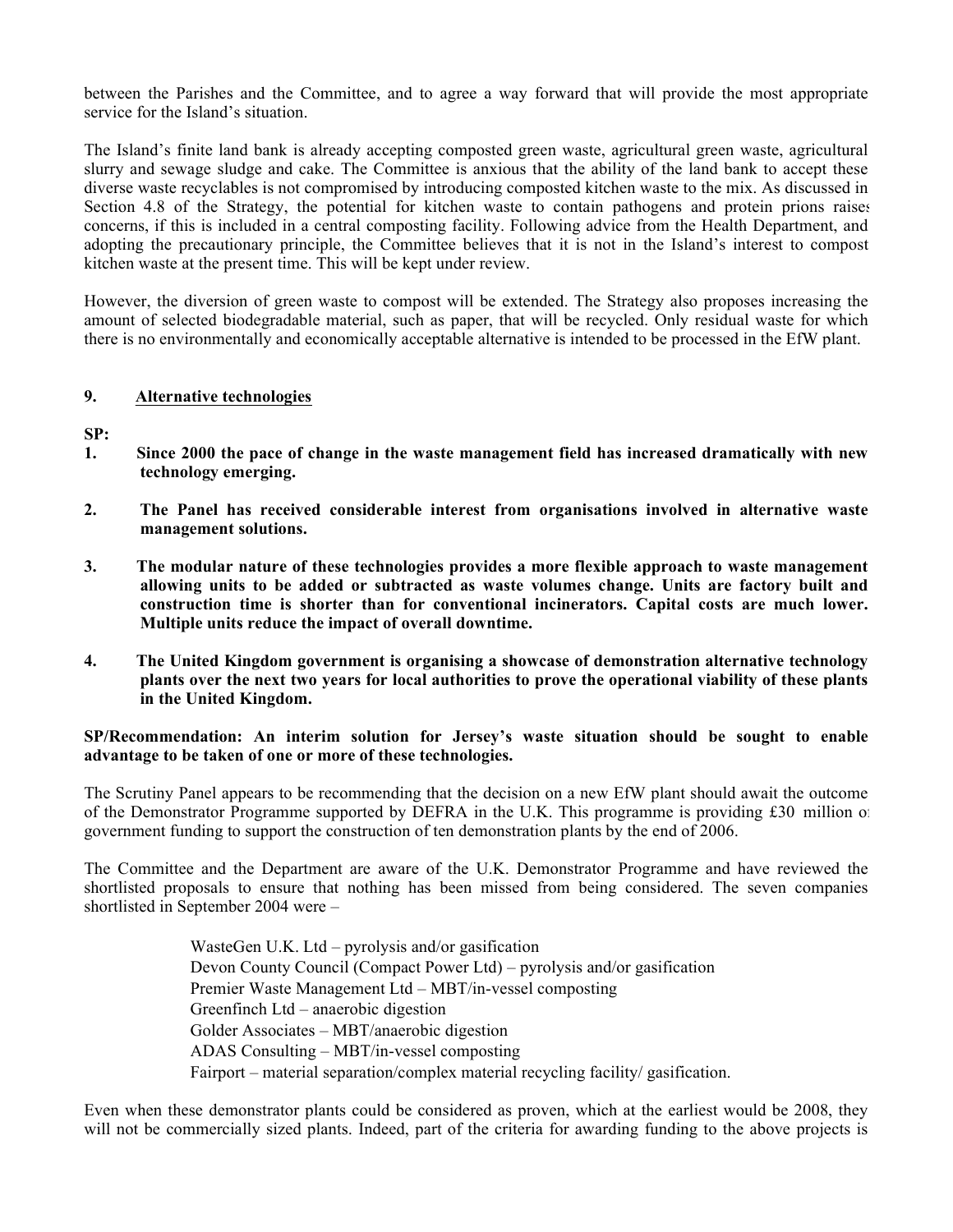that they are "non-commercial", as otherwise they would infringe E.U. regulations.

The Committee has maintained throughout that the supplier selected to build Jersey's replacement EfW plant must have commercially-sized plants that have operated for several years and are proven to be reliable. We have adopted this criterion because the consequences of the new plant not performing sufficiently well would be severe. The Committee does not believe that any of the plants in the DEFRA trial could meet this criterion before 2012 at the earliest (2008 demonstrator successful, 2010 commercial sized plant in operation, 2012 satisfactory operation demonstrated).

To follow this course of action, the very earliest that Jersey would get its replacement EfW plant would be 2015. However, one could expect the situation not to be as clear cut even as this, as even newer technologies will almost certainly emerge in the intervening period, so this argument could be rehearsed again in 2012, when a future E&PSC brought a proposition to the States for a replacement EfW plant.

It should perhaps be mentioned in passing that the Scrutiny Panel appears to believe that the alternative technology processes are much better, in terms of emissions and residues. There is no clear evidence to support this belief, and it must be noted that all types of technology will be governed by the same rules on emissions and residues.

The Committee would like to quote a statement made by one of the Scrutiny Panel's Technical Advisers, Professor Coggins, on a recent television programme (called "Waste – a time-bomb for Europe") referring to waste management, when he stated… "*All waste creates problems; all waste management options will have some risks. There is no other option; we're running out of landfill sites. We cannot just prevent waste; we will need incinerators in the future.*"

Alternative technologies have been considered in enormous detail in the development of the Strategy. It would have been helpful if the Panel had been more specific in identifying which alternative technologies it sees as offering potential to the Island, how these might be of benefit and the time-frame for establishing these. Whilst it is true to say that the pace of change in waste management has increased dramatically in the U.K., the main technologies presently proposed for the U.K. have been in use in mainland Europe for many years – technologies such as pyrolysis and gasification have been around for decades.

Thus, in conducting its reviews of technologies, the Committee has analysed developments in countries such as Germany. Pyrolysis plants were installed in Germany in the 1980s, but have not established a significant foothold, precisely because they do not offer a significant advantage. However, these technologies are not, and never have been, excluded from the Committee's consideration, and gasification plant supplier remains on the list of technology suppliers being considered for the residual waste treatment plant. If such a technology can demonstrate that it is better for the Island and cheaper than other systems, and that its emissions are no worse than other solutions, it has every chance of being the preferred plant.

Alternative technologies such as Mechanical Biological Treatment have also been operating in Germany, Austria, Italy and Spain for several years and do not require "demonstration" to show they are commercially available – they are indisputably so. However, MBT and anaerobic digestion systems are not seen as suitable for the Island (as reviewed in the Strategy, Section 5.3) – in that they are not in themselves complete systems for dealing with the waste, and leave other issues to be resolved. The other two systems in the DEFRA programme, proposed by Compact Power and WasteGen are not new – WasteGen is based upon a pyrolyser operating in Germany, and Compact Power has an operating clinical waste gasifier in the U.K. Therefore, we see little point in delaying any decision to await the outcome of the Demonstrator Programme.

#### **10. Synergies**

#### **SP:**

**1. The draft strategy fails to recognise the advantages of integration of a number of waste management options.**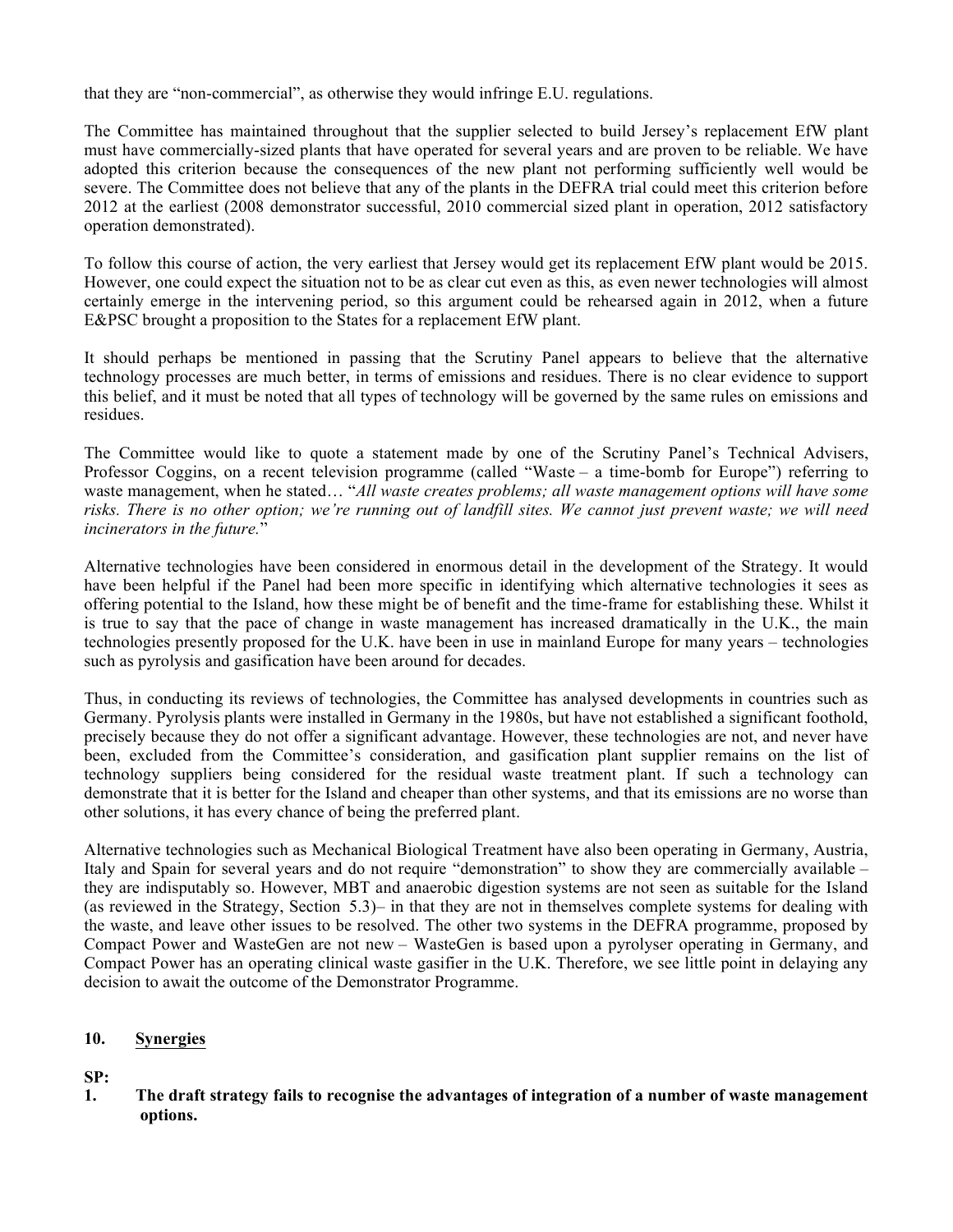- **2. Short-term export could be used to provide the opportunity of closing Bellozanne for refurbishment or retrofitting of Flue Gas Treatment to the third stream, which otherwise would be expensive and operationally difficult to achieve. Likewise an interim solution which combined export with the running of the third stream for a period would allow time for alternative technologies to mature.**
- **3. High recycling rates which reduce the overall residual component of the waste stream would allow the introduction of smaller modular end treatment plant with lower capital and operational costs and increased flexibility.**
- **4. Working with the other Channel Islands could allow recycling markets to be developed in line with economies of scale. Instead of redundant capacity in 2 separate plants, each island could be designed as the backup for the other.**
- **5. Conversely opting for a fixed size conventional Energy from Waste plant which needs an 85% load to run efficiently would commit the Island to produce a supply of waste which could only be treated for the 25 year life of the plant in one way. Reduction and recycling initiatives would take second place.**

#### **SP/Recommendation: The waste strategy should recognise the advantages of integration of a number of waste management options in its proposals.**

The Committee does recognise the benefits of the integration of a number of waste management options, and that is why it has chosen to publish a holistic Strategy instead of merely advocating a replacement EfW plant in isolation.

We do not believe short-term export is a sensible way forward. The risks of an export-led strategy would be at least as great as those associated with any other; in particular, it would be expensive, as export facilities would need to be built.

The sizing of the EfW plant needs careful consideration, to optimise recycling, whilst ensuring there is sufficient capacity to handle the residual waste. However, it is not correct to say that a plant requires 85% load. The proposed plant would have a minimum of two streams, and modern plants can operate easily at loads down to 70%. By operating with one or two streams, the plant would be able to operate from 35% to 100% of the plant capacity, as required. There is, therefore, much greater flexibility in the plant operation than suggested by the Panel. The Committee is well aware of the need to install a plant that can accommodate the variation in the volume of waste received, not only across the year, but also across the day and the week.

The Strategy recommends much greater recycling than presently achieved, which has resulted in a smaller EfW plant being required than would otherwise have been the case.

Discussions have continued with Guernsey to investigate whether a joint plant would be more cost-effective than 2 separate plants, but, at the time of writing, Guernsey is in the midst of re-assessing its way forward.

#### **11. Official Journal of the European Communities Notice (OJEC)**

- **1. The Island is not bound to use the Official Journal of the European Community notice procurement method.**
- **2. The Official Journal of the European Community notice asking for expressions of interest from equipment suppliers was placed prior to the States considering and deciding upon a waste management strategy.**
- **3. A procurement report written by Price Waterhouse Coopers in 2002 starts from the assumption that the States had decided to replace the existing equipment with a new Energy from Waste plant.**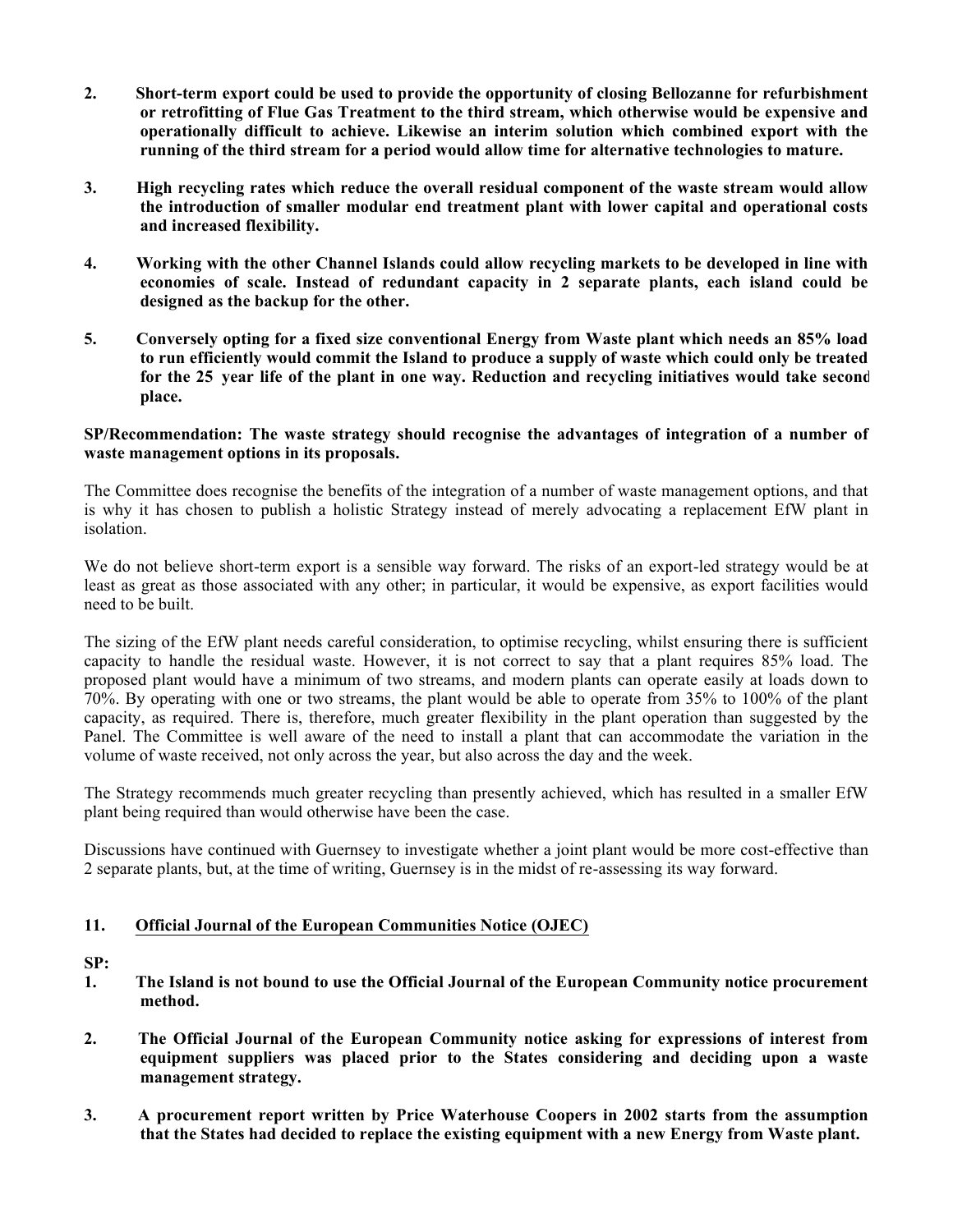**4. The Official Journal of the European Community notice was drafted in a manner which excluded expressions of interest from waste management operators and had the effect of deterring many of the alternative technology companies from applying.**

**SP/Recommendation: States Departments should only initiate official procurement processes for major projects under the authority of an explicit States decision or agreed strategy and with requisite funding in place.**

#### **SP/Recommendation: The Official Journal of the European Community process should be suspended pending approval of a waste strategy by the States.**

The Scrutiny Panel appears to be confused as to the purpose of this Notice. This is somewhat surprising, as a member of the Scrutiny Panel was involved in the drafting of the OJEC Notice that was issued. A major reason for issuing the OJEC notice was to test the market for available technology suppliers willing to build plants in Jersey. The number of suitable suppliers of equipment is not large, and not all of them would be interested in building projects in the Channel Islands. It was considered that it was necessary to produce a Strategy that could be achieved, where suppliers of technology would be able to offer facilities that were viable. In addition, it was necessary to provide costings for the Strategy, and this would not be possible without making contact with suppliers.

The OJEC process was selected not because Jersey is bound by it, but because the Official Journal is read by the main European equipment suppliers and was therefore seen as the fairest, most efficient, and most open way of attracting as much interest as possible. The Committee challenges the statement that the Notice "had the effect of deterring many of the alternative technology companies from applying". There is no basis for this statement.

The OJEC notice was successful in identifying which suppliers were interested in bidding for a project in Jersey – the list still includes alternative technology suppliers – and providing an open and fair way of producing a list of companies, from which essential information, such as plant layout and budget plant costs, could be established.

The issue of whether waste management contractors were allowed to bid is a separate one. The Strategy identifies that the best route for Jersey is to procure facilities, not to contract out the waste disposal services. However, whether services or facilities are contracted for does not change the selection of the technologies to be used, as waste management service contractors do not generally supply equipment, they procure them from the same suppliers as Jersey can.

In summary, the Committee rejects the assertion that its mind is or was closed to new technologies, but believes that it would be foolhardy to purchase a technology that is unproven.

#### **12. Bellozanne Covenant**

**SP:**

- **1. Without a resolution of the Bellozanne Covenant issue it will be difficult to impose any form of user pays charge or environmental tax for waste disposal on the residents of St. Helier.**
- **2. The cost of removing the Covenant has not been established and could be extremely expensive.**
- **3. The decision to accept a proposal to remove the covenant rests with the Parish Assembly.**

#### **SP/Recommendation: The States must be fully apprised of all costs associated with buying out the covenant and the implications on funding and user charging if the covenant is not removed.**

The Committee agrees that the Scrutiny Panel's recommendation is valid, and this is reflected in the Strategy. The effect of the Covenant is to allow the residents of St. Helier to bring their waste to Bellozanne for disposal free of charge. It is also recognised that there are issues and costs involved in removing the Covenant. The Committee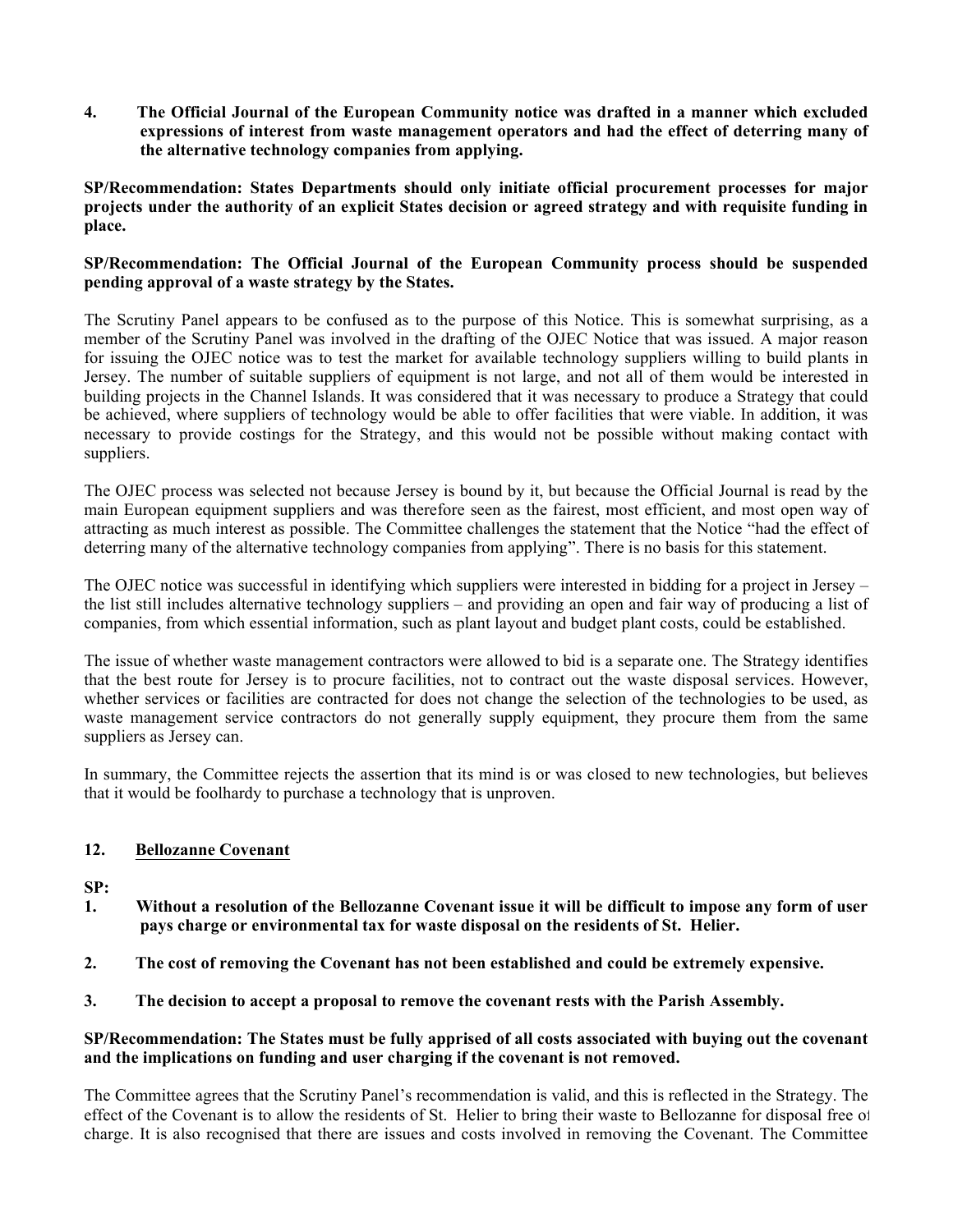does not believe, however, that the Covenant precludes the introduction of environmental taxes at point of sale or import.

- **13. Guernsey**
- **1. Although there have been some discussions with Guernsey dating back to 1999, the possibility of working together with Guernsey has only recently been addressed.**
- **2. A feasibility study of a joint Channel Island Energy from Waste plant of conventional design was recently released. However the report did not consider the use of alternative technology or at reducing the residual waste through intensive recycling.**
- **3. There has been little, if any, co-operation with Guernsey into researching the development of freight options for exporting waste to France.**

#### **SP/Recommendation: More work needs to be undertaken in developing inter-Island initiatives in recycling, export or treatment of waste where mutual benefit might accrue.**

The recommendation to develop inter-Island initiatives is accepted, and discussions are already in progress. However, building a joint Channel Island facility will not change the position regarding alternative technology – this will be selected only if it is proven to be reliable and it is the best economic solution. As stated above, exporting waste to France is not an option recommended in the Strategy.

Working with the other Channel Islands to improve recycling, particularly to improve the market conditions for recyclables by increasing the tonnages and reducing freight costs, has been identified as a possibility and it is intended to take this forward through the Department's Recycling Officer.

#### **14. Funding**

**SP:**

- **1. Insufficient attention has been given to a funding structure since it was decided that a replacement for the Bellozanne incinerator was required.**
- **2. The draft strategy suggests that the project should be funded from the capital program but no allocation or application for funding has yet been made in the current five year plan (2005 – 2009).**
- **3. The "user-pays" principle is beset with difficulties due to the terms of the Bellozanne Covenant.**
- **4. Despite interest on behalf of waste management operators in bidding for a complete waste management service to include collection, recycling and disposal, an early decision was taken to exclude this option due to perceived problems that this would cause with Parish and manual workers.**
- **5. Alternative technology providers have expressed interest in public/private partnerships to showcase their technology at a reduced capital cost.**

**SP/Recommendation: Major items of infrastructure must be accounted for in such a way that replacement funds are set aside over the lifetime of the asset.**

**SP/Recommendation: The cost of the waste strategy could make a substantial impact on the capital program and must be reconciled within the current financial environment.**

**SP/Recommendation: The Design Build (Fund) Operate procurement method or the use of a waste management operator should be re-examined as these options could provide infrastructure at little or no**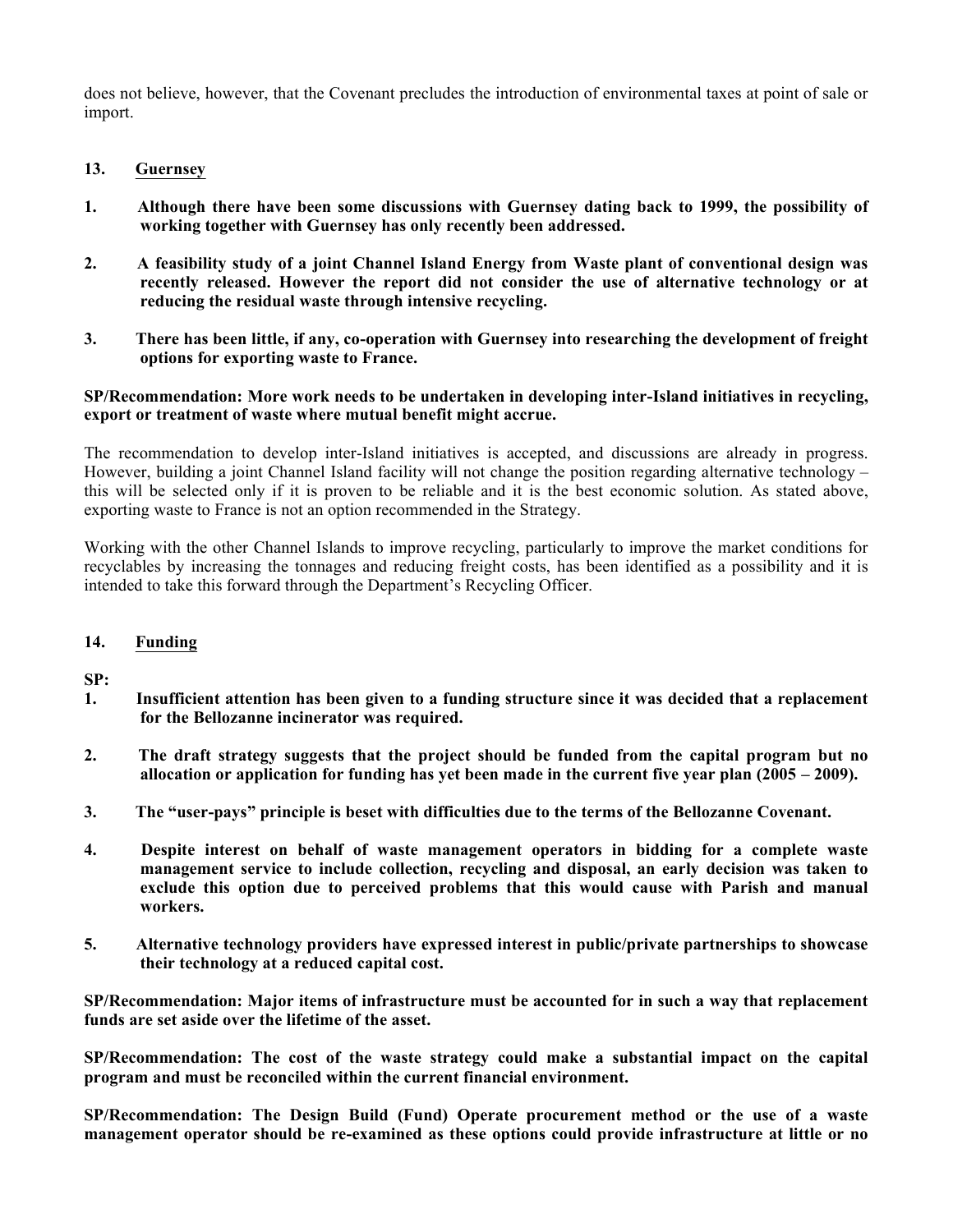#### **capital cost to the Island. Operational efficiencies could be achieved in this way.**

#### **SP/Recommendation: Public/private partnership procurement initiatives should be explored.**

The Committee agrees that major items of infrastructure need to be accounted for properly, moreover, that the States should adopt internationally recognised accounting standards concerning capital. The successive Strategies have always recognised that the cost of the Strategy is high and will have a major impact, but the failure to invest in these facilities would have an even higher impact. The Committee is pleased that recent decisions of the Group of Presidents recognise the need to invest in infrastructure.

The funding of the Strategy from the capital programme has been addressed in the new Strategy. The principle of "user-pays" charges is not being recommended by the Committee, and the terms of the Bellozanne Covenant have been recognised.

The use of outsourcing to reduce the capital spend is certainly an option, although the effect is merely to transfer the expenditure from capital to revenue. The reviews of the Strategy and work carried out by PricewaterhouseCoopers all recommended that Jersey should build, own and operate its own facilities. Contracting out the waste disposal services does admittedly avoid the initial need for the Island to raise the capital expenditure, but would lead to a more expensive solution for the Island in the medium to long term.

We do not agree with the comment "Operational efficiencies could be achieved in this way". This has been considered in detail by Babtie Fichtner, who could identify no major efficiencies that a private contractor would introduce into the service. On the other hand, off-island overheads, profit and higher borrowing costs than those of the States of Jersey are all strong influences in increasing the costs for the Island.

The issues of alternative technology providers have already been addressed, but the Committee does not believe that the Island can afford the risk of being used as a "test-bed" for unproven technologies.

#### **15. Parish involvement**

**SP:**

- **1. Parish Authorities are key providers of the waste collection system and have been insufficiently involved by successive Public Services and Environment and Public Services Committees in formulating a key part of the draft waste strategy.**
- **2. Very recent involvement has taken place since the intervention of the Scrutiny Panel.**

**SP/Recommendation: Full consultation should be undertaken with the Parish Authorities to investigate a means of improving 'bring' systems in each of the Parishes, encouragement of the householder to re-use and recycle and an improvement of kerbside collections.**

The Committee recognises the crucial role of the Parish authorities in developing the waste collection processes that will result in maximum segregation of recyclable materials at source. Discussions are continuing, and the Committee is encouraged by the enthusiasm of the Connétables to participate in developing a viable way forward that is suitable for the Island's situation.

#### **16. Public involvement**

- **1. There has been insufficient consultation with the public in the development of the draft Strategy.**
- **2. There has been insufficient consultation with other organisations and businesses in the development of the draft Strategy.**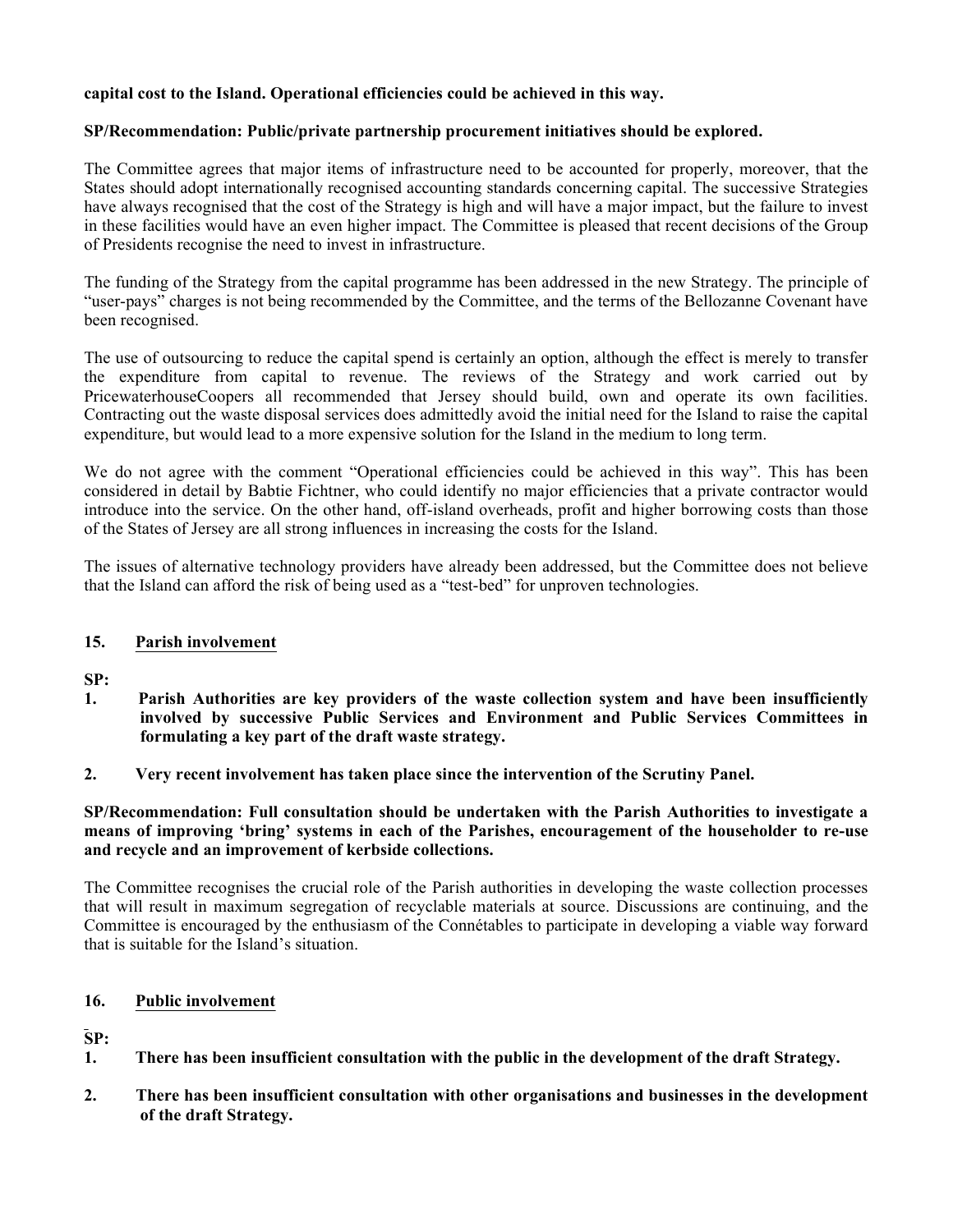#### **SP/Recommendation: An ongoing dialogue should be initiated with all stakeholder groups as the waste strategy is developed to foster and encourage, educate and involve all sectors of the community in responsible waste practices.**

The recommendation is accepted. The importance of public participation in waste management is acknowledged in the Strategy, and the Committee has taken on board other views, including those of the Scrutiny Panel. The benefit of the community has always been a priority.

#### **17. Working Groups**

**SP:**

- **1. A number of working groups have been established since 1998, some of which appear to have dissipated, others of which appear never to have met and the most recent group has held five meetings between its formation in 2003 to the end of 2004.**
- **2. The Groups have all lacked people with a breadth of professional and technical expertise in alternative waste management technologies.**

**SP/Recommendation: In any matters of a highly technical content, there should be an "expert" group from the outset. In the case of Waste Management an excellent example of this is the composition of the Panel of Inquiry into the Future of Solid Waste Disposal in Guernsey.**

The Committee accepts the importance of working groups. The Report states –

 The Panel was surprised and concerned to note that until 2003, there had been no inclusion of any people with an in-depth knowledge of Waste Management. It is also concerned that in 2003, the only representative with any knowledge was from the Environment and Public Services Committee's Consultancy firm. The Panel is of the opinion, therefore, that these groups lacked the range of expertise required and appropriate professional input.

The Committee, in turn, regrets that the Panel has chosen to ignore the fact that every Group included Officers from Public Services Department, who indeed have 'an in-depth knowledge of Waste Management'. The Committee reaffirms its support for its officers, and recognises, as the Panel has not, that their experience and knowledge is valuable.

#### **18. Waste Management Strategy**

**SP:**

- **1. As the Environment and Public Services Committee has been unable to provide a detailed analysis of all the options available, it has been necessary for the Scrutiny Panel to undertake its own research into a range of options and technologies. Considering the importance of such a major project and the long-term implications for the Island, the Panel is extremely concerned that there is insufficient information available to States Members and the Public, to enable a sound decision to be made.**
- **2. Insufficient work has been undertaken by the Environment and Public Services Committee into various issues such as export, alternative technologies, joint initiatives with Guernsey and consultation with the Parishes.**

**SP/Recommendation: There should be no debate of the Waste Management Strategy until the options within this Scrutiny Report have been fully researched with results made public, and a proper consultation exercise with all stakeholders undertaken.**